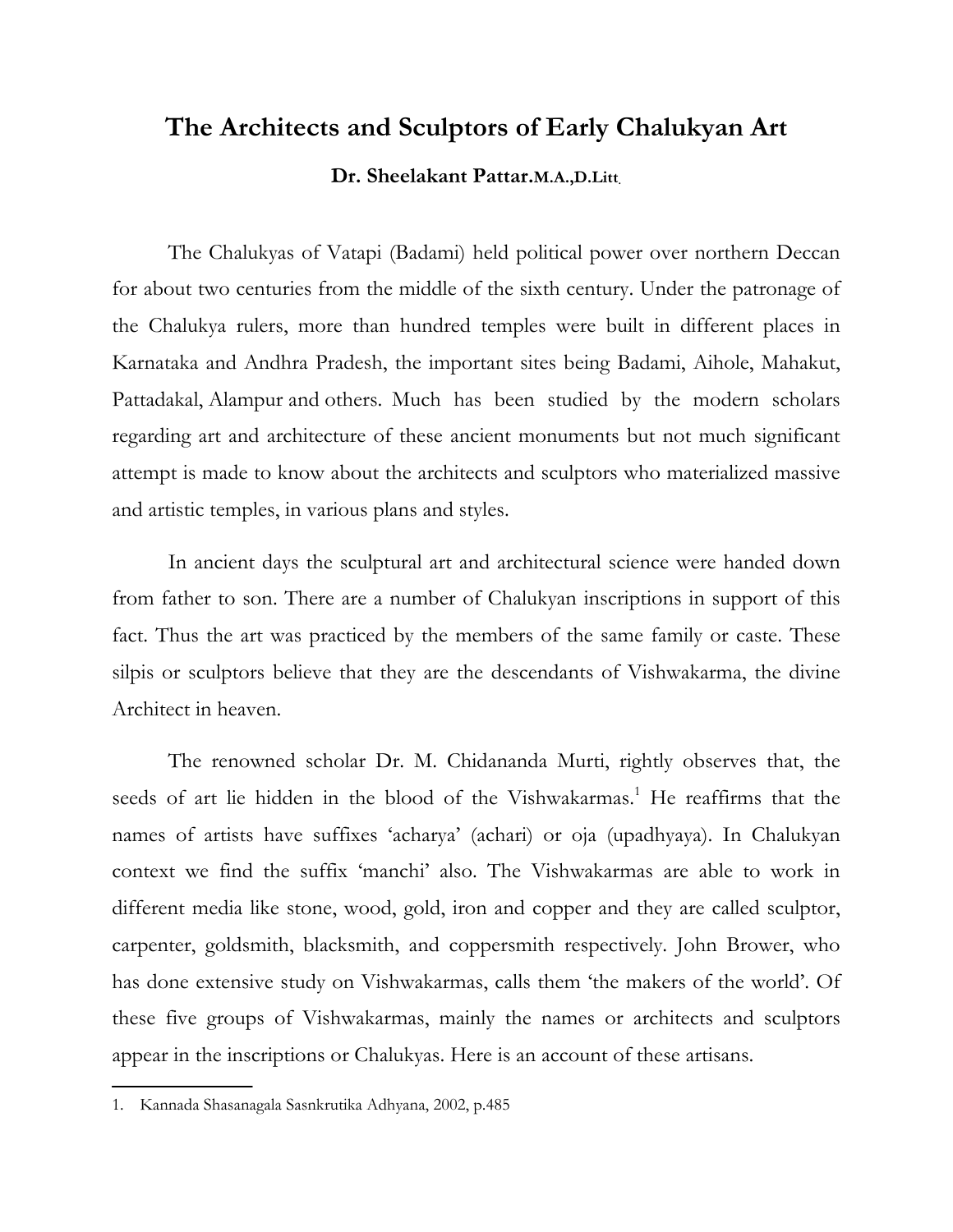## **Architects :**

 Architects are the scientists of engineering knowledge. They are referred to as Sutradharis in Chalukyan inscriptions. The Sutradharis of early Chalukya period are as follows ;

## **1) Aryamanchi Upadhyaya :**

He happens to be the architect of Malegitti Sivalaya at Badami. This temple was originally an Aditya temple. (fig.1) An inscription on the on the eastern wall of the temple reads –

## *Sri Aryamanchi upadhyaya prasad nirmmitam*

Thus the inscription records that the temple was constructed by Aryamanchi Upadhyaya.<sup>1</sup> It show that, the word upadhayaya is associated with sutradharis or Vishwakarmas. It is interesting to note that he has two suffixes of Vishwakarmas namely Manci and Upadhaya

 The very selection of the spot for the construction of the temple speaks of the aesthetic sense of Aryamanchi. It is located on a big boulder and the temple looks as if it is the part of the same rock, on which it stands. The temple is very imposing and impressive with its Vimana type of superstructure. It is a 'Nirandhara' temple belonging to the early seventh century.

#### **Narasobha**

 Narasobba is the renowned architect and sculptor of Aihole. He is the architect of Huccappayya temple of Aihole (fig.2) An inscription is written in praise of him on a wall of this temple (fig.3) which goes thus<sup>2</sup>  $\overline{\phantom{a}}$ 

> *Swasti Jambudvipantare kaschit vastu prasada tadgatah Narasobba samo vidwan na bhuto na bhavishyati*

1. S.1.1. XV.473

<sup>2.</sup> I.A. Vol. IX, p.74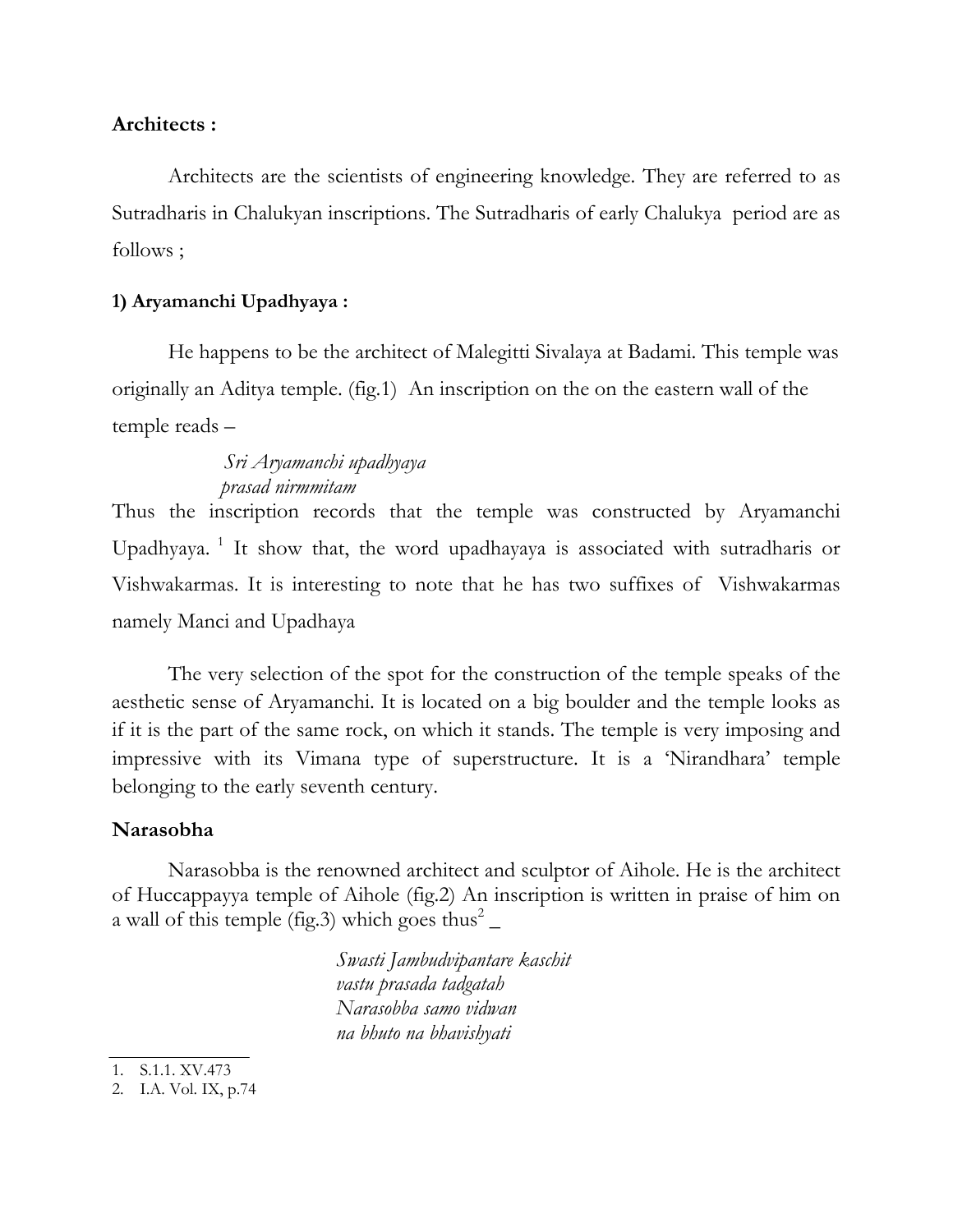It is recorded here that in the entire Jambudwipa, none was equal to Narasobba in the art of temple construction in the past and there would be none in future also ! This certainly suggests that he was a master of rare excellence. Another epigraph on a boulder near Jain cave at Aihole delineates the multi faceted personality of Narasobba. He was the disciple of Binjadi. He was well versed in the science of construction. In character he was like the sun. He was the one who chiselled sculptures with accurate proportion. It is evident from these inscriptions that he was both an architect and sculptor of rare caliber. The epigraph<sup>1</sup> eulogizes him as under

> *Sri Binjadi [vida] rddhara cattan vimana ranjitan satra Maheshwaran gunaravi. rupa sanghatan pramana bharan Narasobban*

At Badami, Aryamanchi Upadhyaya built the temple of Malegitti Shivalaya with Dravida vimana while Narasobba built Hucchappaya temple at Aihole with Rekha Nagara super structure. He also sculpted outstanding sculptures of this temple.

 It is worth noting here that he was equally proficient in the excavation work. Near the above mentioned inscription, the sketch lines of the façade of an intended cave, are clearly seen. The reason for not completing the project is not known.

#### **Gunda Anivaritachari and Sarvasiddhi Achari**.

 Today Pattadakal has been recognized as the world heritage site. The most magnificent architectural feat of early Chalukya period is the Virupaksha temple of Pattadakal. (fig. 4) This was patronized by the queen Lokamahadevi to commemorate the triple victory of her husband Vikramaditya II over Kanchi.

<sup>1.</sup> Dr. Srinivas Padigar, Inscriptions of the Chalukyas of Badami, No.180.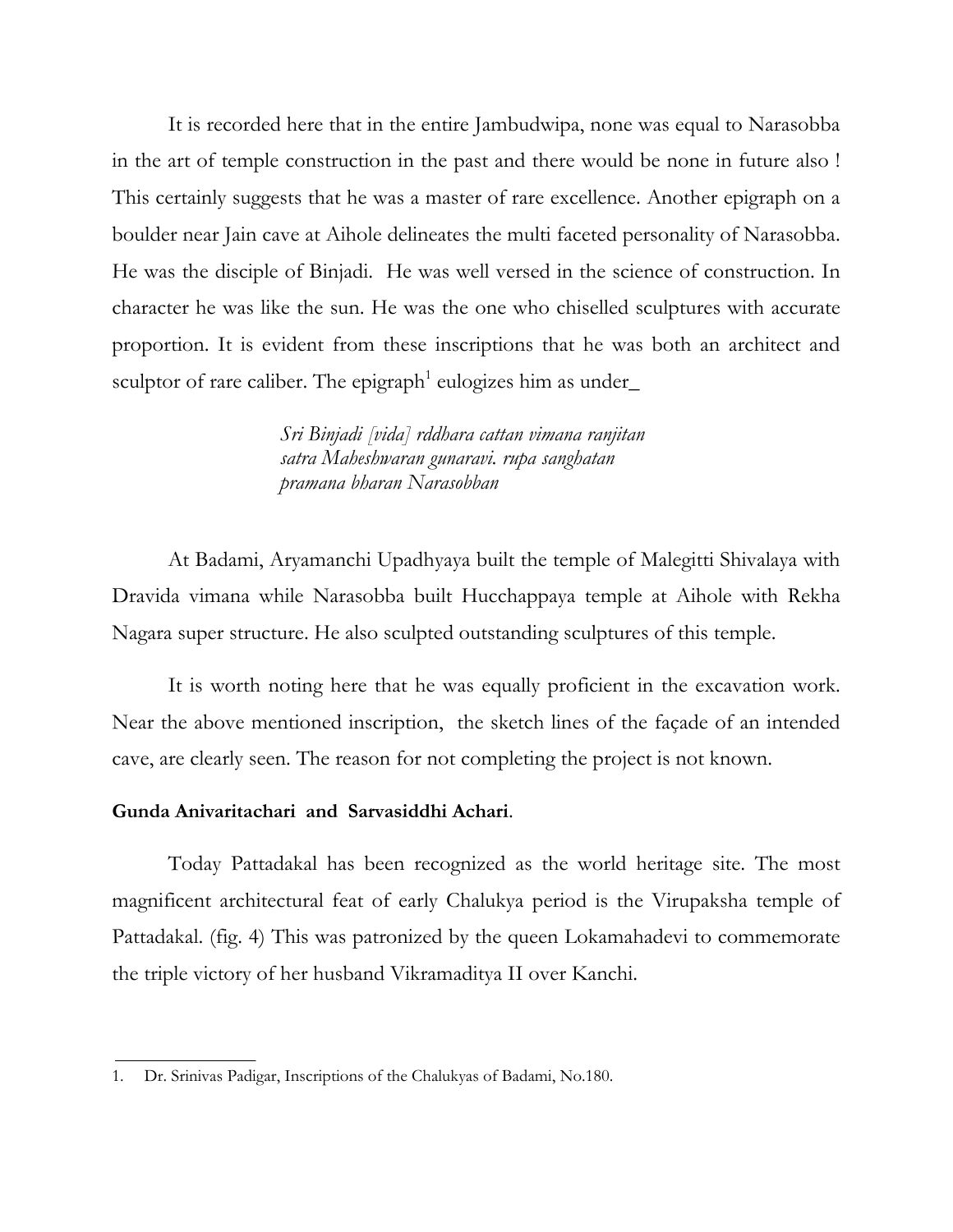We are fortunate enough to find the details of architects who solidified this imposing huge temple. In fact two master architects were involved in its construction. One was Gunda who was incharge of entire temple construction except the southern part which was supervised by Sarvasiddhi Achari.

Both architects were the recipients of a unique title called 'Perjerepu' . It was the royal honor of the highest order . Gunda Anivaritachari was conferred the title Tribhuvanachari. The important part of the inscription<sup>1</sup> runs thus $\_\_$ 

> *Swasti Vikramaditya Sri prithivi vallabha Mahadevi yara degulaman madida sutradhari Sri Gundan Anivaritacari ge mume perjjerepu pattamu Tribhuvanachari y endu pesarittu. . . .*

The inscriptions also records exemption of certain taxes to the sculptors.

 Sarvasiddhi Achari is mentioned in two inscriptions in the Virupaksha temple. The one engraved on pillar of the southern side of gateway i.e., Pratoli, states that Vikramaditya II made over certain gifts to the Sutradhari (master architect) of Virupaksha temple constructed by his queen Lokamahadevi. (fig.5)

 The Sutradhari Sarvasiddhi Achari is praised as the 'Pitamaha of Vastu Silpa' He was the architect of the southern part of this temple<sup>2</sup>. An inscription on the wall of Nandi mantapa of the same temple is the clear evidence of this fact. It may be quoted here.

> *Sri Sarvasiddhi aca ryya tenkana diseya sutradhari*

<sup>1.</sup> I .A. Vol X. p.163-164

<sup>2.</sup> S.I.I. Vol. XV p.488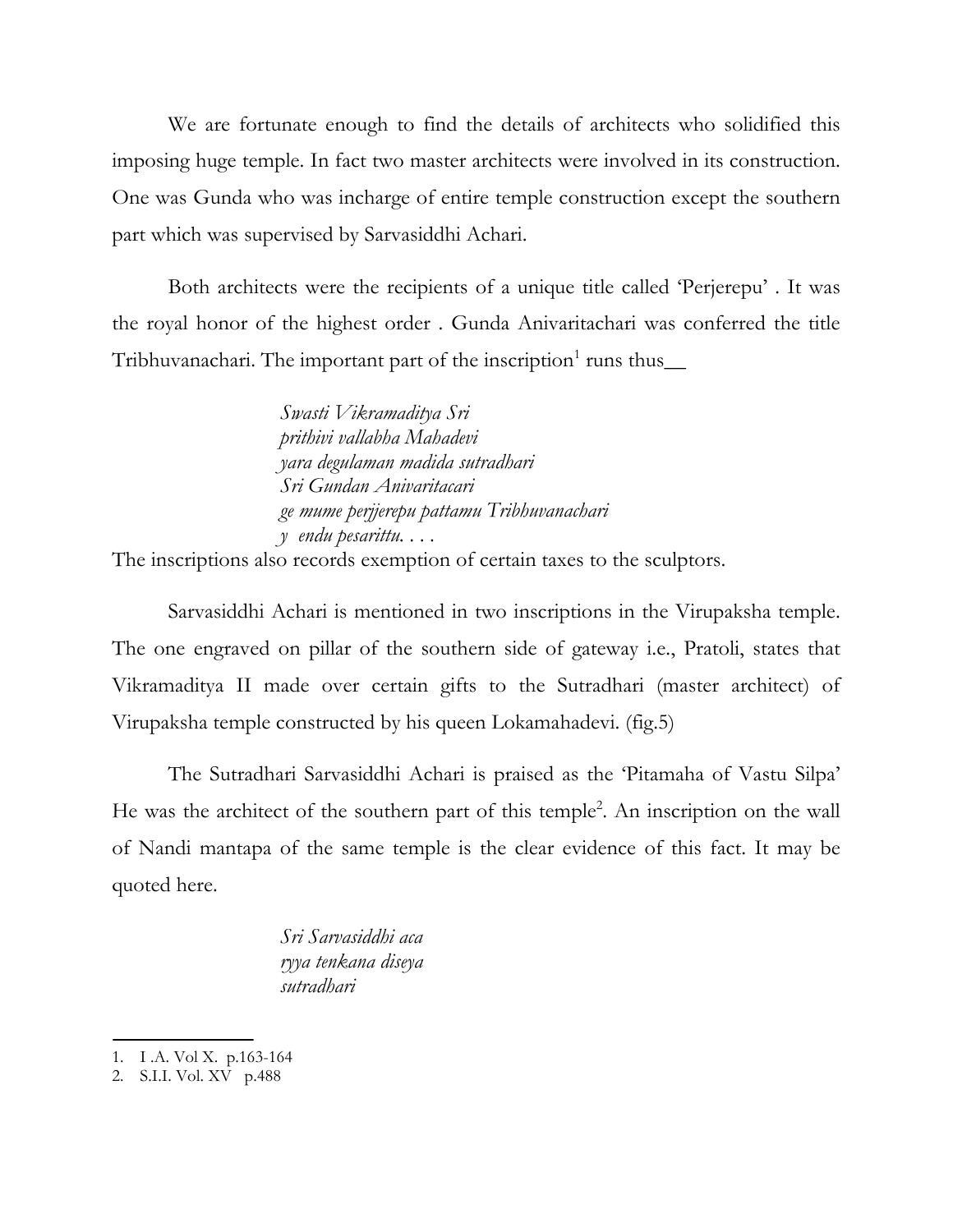#### **Revadi Ovajja.**

 One more outstanding temple at Pattadakal is that of Papanath.(fig.6) The southern part of this temple was constructed by Revadi Ovajja. He happens to be the disciple of Sarvasiddhi Achari and grandson of Silemuddar. An inscription<sup>1</sup> on the east-wall of the temple runs thus.\_

> *Swasti Sri Silemuddara marman Sarvasiddhi a carjjyara cattar Reva di ovajjar ten kana dise madidor*

 It is worth noting here that Sarvasiddhi Achari's student Revadi Ovajja built Papanath with Rekha Nagara superstructure which means that, Sarvashiddhi imparted the knowledge of Rekha Nagar style to Revadi. Thus it is clear that, Sarvasiddhi Achari was the master in both styles of Architecture namely Dravida Viman and Rekha Nagar. Because of his mastery over both styles he could experiment blending features of southern and northern styles in Virupaksha temple. As a result the unique temple exhibits the northern features of architecture like 'sukanasi' at the base of superstructure and 'kakshsana' in the porch. These two are the typical architectural elements of Rekha Nagara temple.

 Because the temple is basically in Dravidian style and that it was built after the victory of Vikramaditya II over Kanchi, it is believed by some scholars like Cousens that the king being much impressed by the great Rajasimheshwar temple at Kanchi took with him a group of artists to Pattadakal. Cousens could not properly interpret the Kannada inscription and that made him think in this way. By *'tenkana dise Sutradhari'* he meant that Sarvasiddhi Achari came from southern direction, where lies Kanchi. But the inscription and the context suggest clearly that Sarvasiddhi Achari was in charge of southern part of the temple and Tribuvanachari was the 'Sthapati' of

<sup>1.</sup> I. A. Vol. X. p.170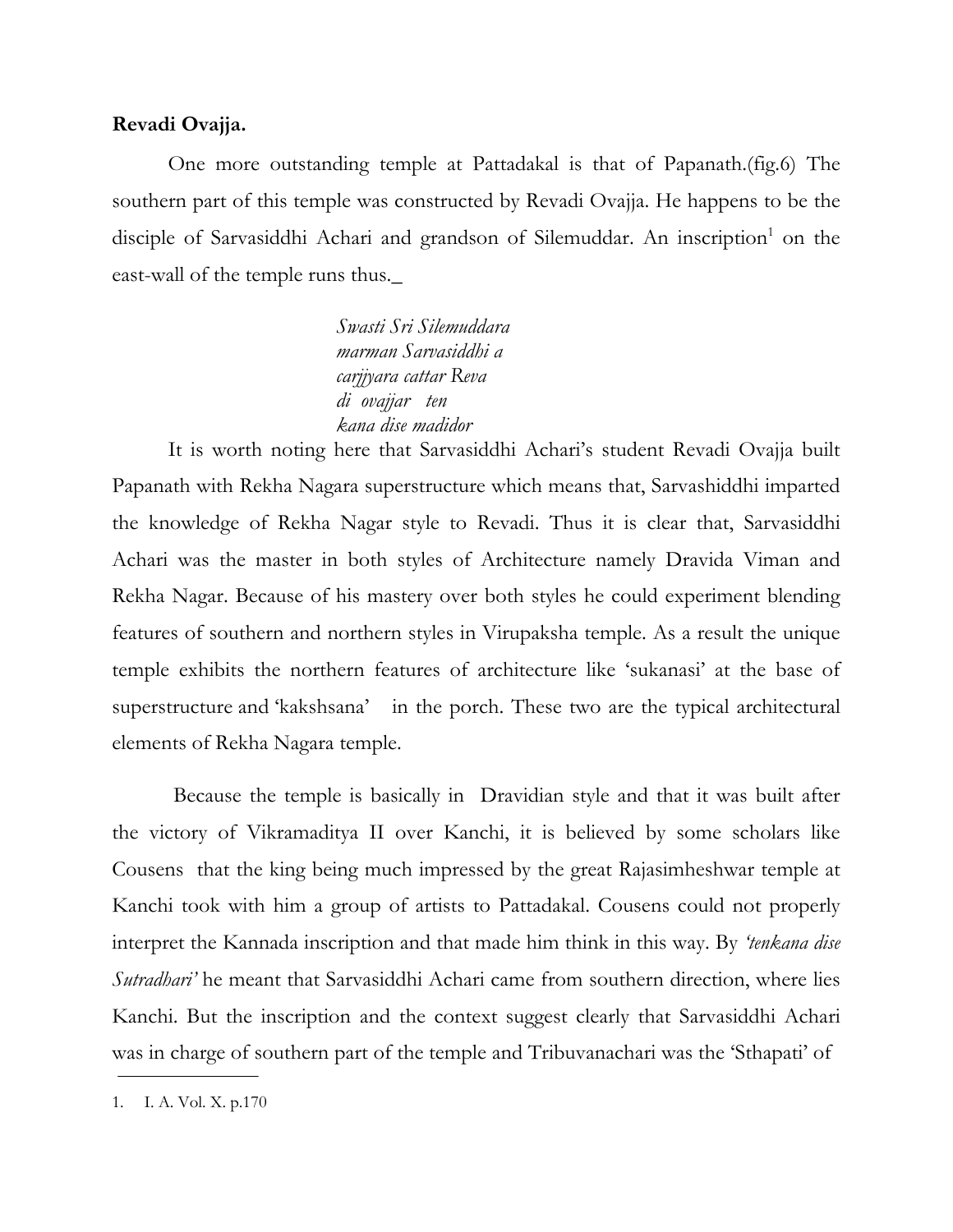the rest of the temple. Scholars like Percy Brown and others have rightly turned down the idea of Cousens.

 If Sarvasiddhi Achari was a Pallava architect why would he add 'Sukhanasi' and 'Kakshasan' to the Virupaksha? If he was a Pallava architect how could he teach his student Revadi Ovajja the science of Rekha Nagar Prasad? It is worth remembering here that there is no temple with Rekha Nagara superstructure in Pallava region or Tamilunadu.

#### **a. Sculptors of Cave temples.**

 On the rocks on either side of the cave temples and on the boulders infront can be noticed label inscriptions revealing names of persons. Once it was thought that they were the names of visitors. But meticulous observation makes it clear that most of the names are those of sculptors.

 In the first instance, these epigraphs are seen at a height of ten or twenty or even thirty feet! To write or engrave a name are needed a chisel and hammer and other helping tools like a ladder or rope! Even the names suggest that they belong to sculptors as they have suffixes related to Vishwakarmas. For examples there are many names ending with 'manchi' which is a term associated with silpis. As we have seen earlier Aryamanchi was the architect who erected Malegitti Sivalaya at: Badami. The label inscriptions contain the names of Kolimanchi, Pelamanchi, Anattamanchi, Singamanchi and so on.

In  $6<sup>th</sup>$  and  $7<sup>th</sup>$  centuries it appears that, it was not the practice to autograph. No sculpture in caves is autographed by artists except Nelavalke who could dare to sign the sculpture he craved. On the right wing of Garuda on eves of Cave III his name Nelavalke is clearly seen. (fig.7)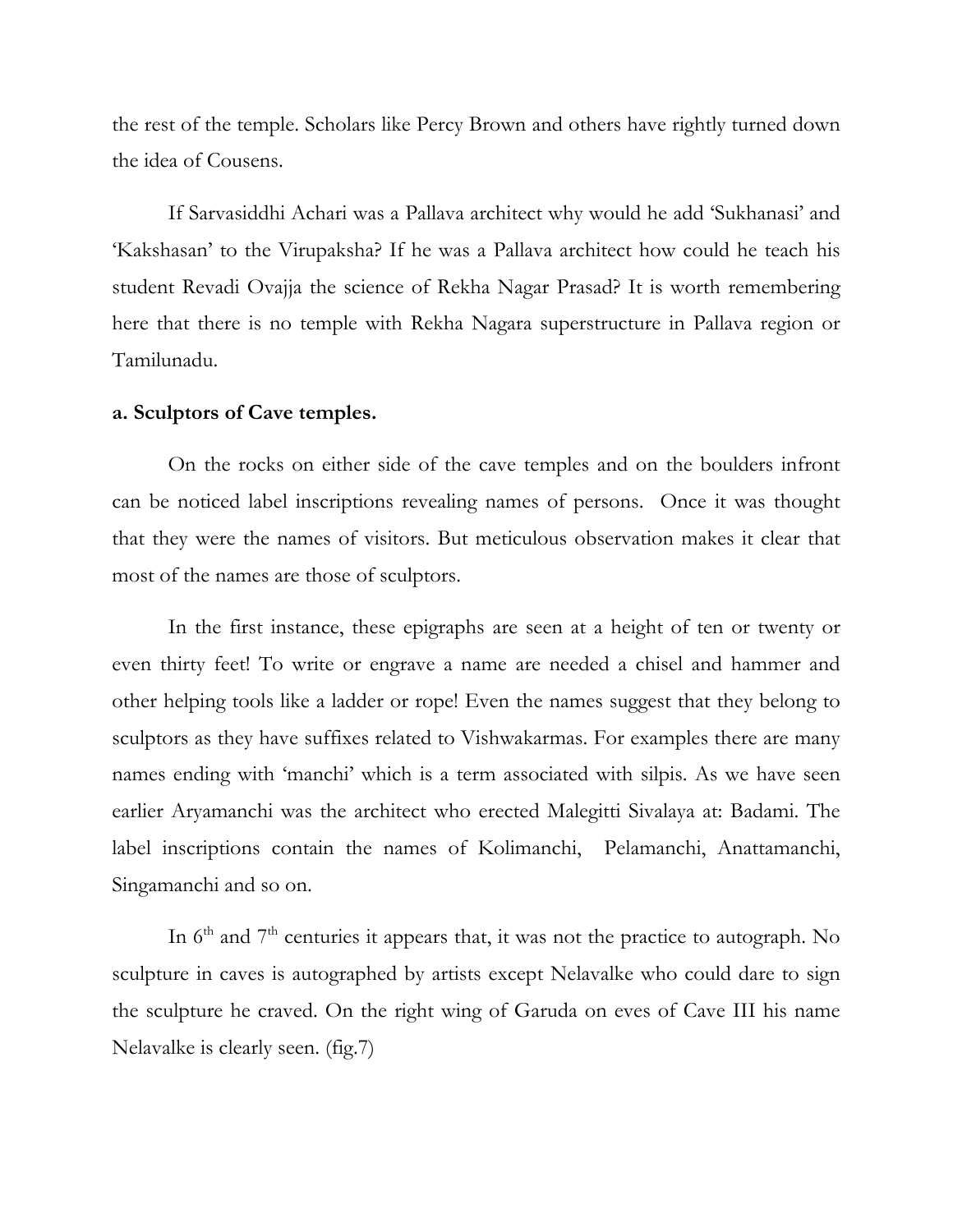Based on the proximity of label inscriptions to the nearby cave, we may consider that Ayachasami Kalakutti, Shri Donasvami, Nakeyde, Shri Donamma, Shri Maruti sami, Sri Shopakari, Umabhata, Sri Ajjaka, Sri Ganaswami, Sri Malliswami, Sri Kottimanchi, and others were associated with the excavation of cave I at Badami.

 Probably the sculptors in charge of Cave II are Sri Shantimurti, Duttujan, Donan, Gottemurkan, Niddega,Buru, Sri Vachyan, Sri Anant Adarshan Sri Alagereyan, Sri Keshavan, Durvita, Duttujan and others. It is quite interesting to note that the names of Sri Bharatachandra, Sri Bhamachadra, Sri Sivaputra, Sri Yashodeva, Sri Devadas, Sri Gangaswami, Sri Maharathe etc., are carved in Siddhamatrika script, which suggests that they are possibly the artists of north Deccan region. The fact that sculptural representations of cave II is different from Cave I also supports this idea.

On a rock to the right of Cave III, label inscription reads Rupasekharah which literally means 'best among sculptors'. This might have been the title of the artist. The other names of sculptors that appear near Cave III are as follows. Kottalan, Sri Kondimanchi, Sri Vasudeva, Sri Shakula Ayya, Sri Panchanan Chola Devareya Kalkuttiga, Sri Gunapal, Sri Aju, Achar Siddhi, Aryyachatti, Sri Kolimanchi, Sri Pelamnachi, Sri Vimala, Sri Donan, Sri Jayakirthi, Kottila, Sri Kantimanchi, Sri Samichandan, Bijaya, Sri Kannan, Ovaja, Bijaya Ovajan, Shri Prasanna buddhi, Shri Arikke, Shri Bhadukke, Shri Geveyan, Sri Anattamanchin and others.

 Some of the artists worked in two caves and therefore the names are seen repeated by the side of other cave. These craftsmen may be listed as Kontimanchi, Sri Polamanchi, Singamanchi, Harike, Bhavaswami Aryya, Udagra, Kesava, Panchana, Vijamma, Sri Prasanna Buddhi, Arikke, Bhadukke, Sirigereya, Kolimanchi, Kadreswami, Srigereya, Margaja. Srinidhideva, Annattamanchi and others. Undoubtedly these sculptors worked in the carving of cave III also.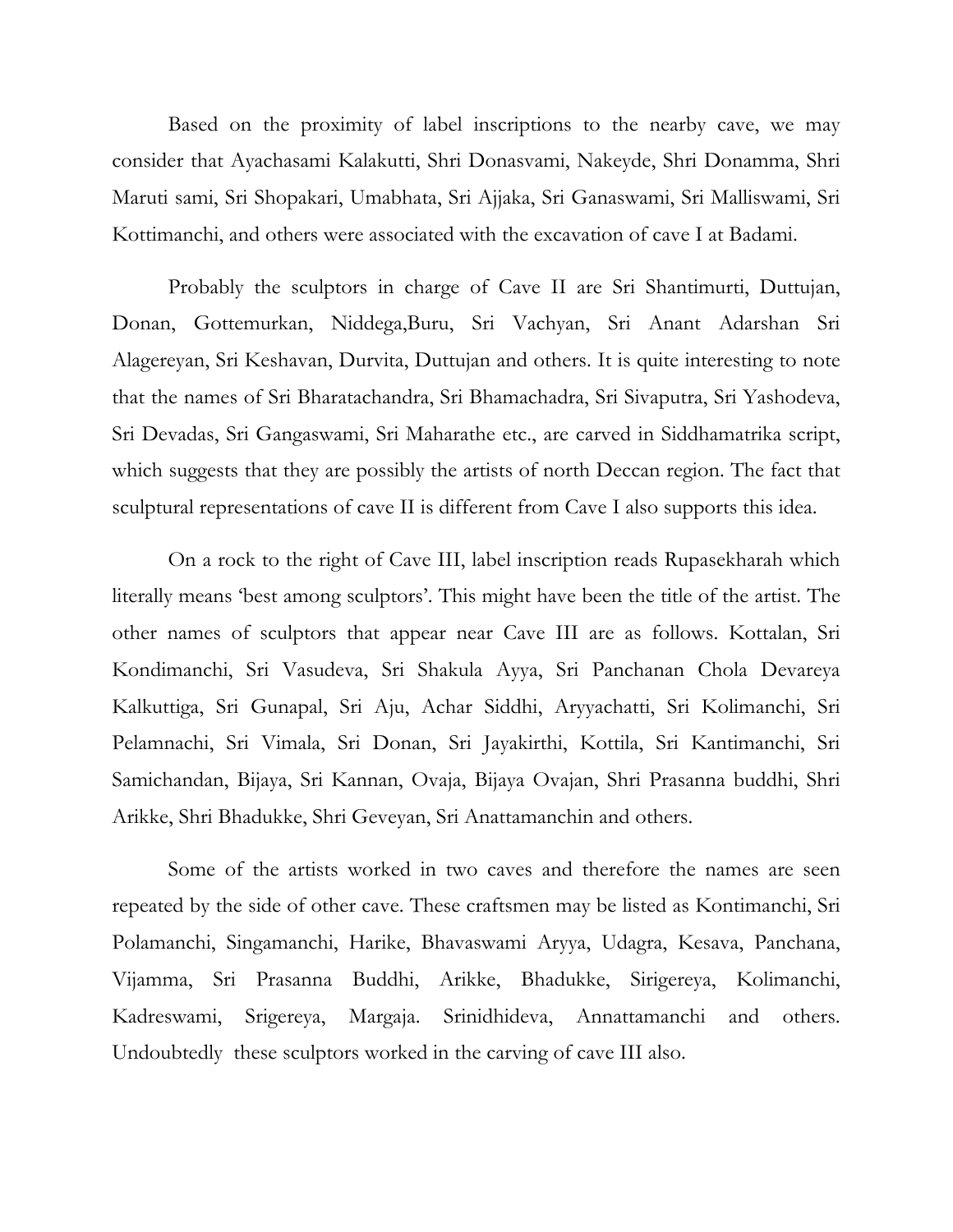On the eastern bank of Agastya teertha are boulders that bear a number of images. Sculptors who carved these figures have engraved their names near the sculptures. One such name is Eranda Ganacha who in all probability chiselled the icons of Brahma, Ishwar and Vishnu . (fig.8) The image of Durga devi appears to be the work of Chandrakirti Bhatta. On a rock near Sibara, craftsmen named Kushal Dharmmana and Aghavinasigal have sculpted images of Ganesh and Nagaraj.

 At Aihole there are no label inscriptions suggesting the names of sculptors on the rock nearby. But on the pillars of Chaityalaya which is partly excavated and partly structured, we find the names of Binjadi Ovajja, Bina amma, Vaghramantan, Bisatan, Koki(le), Sri Gunapriyan, Sripati Chitradhipa etc.

 The names and art styles suggest that in the initial stage of Chalukya art at Badami and Aihole possibly artists from Maharashtra, Andhra, also joined hands with local sculptors.

#### **b. Sculptors of Structural temples.**

 We are fortunate enough to find at least a few names of sculptors who worked in decorating structural temples. The most outstanding of Chalukyan period is Baladeva who has carved huge icons of Dwarapalas. The one on the southern porch of the Virupaksha is marvelous. The image of Dwarapala is in life size and is chiselled out of the very pilaster. (fig.9) It looks as if it is a round sculpture. Just above the figure there is an inscription which reads 'Sri Duggi acariya magan Baladevakrita'.<sup>1</sup> It means that the sculpture is prepared by Baladev, the son of Duggi Achari. This suggests that some artisans without the suffix of 'achari' to their names were also Vishwakarmas. Duggi Achari's son Baladeva has a name without the suffix of Achari or Ovajja.

<sup>1.</sup> Dr. Srinivas Padigar, Inscriptions of the Chalukyas of Badami, p.272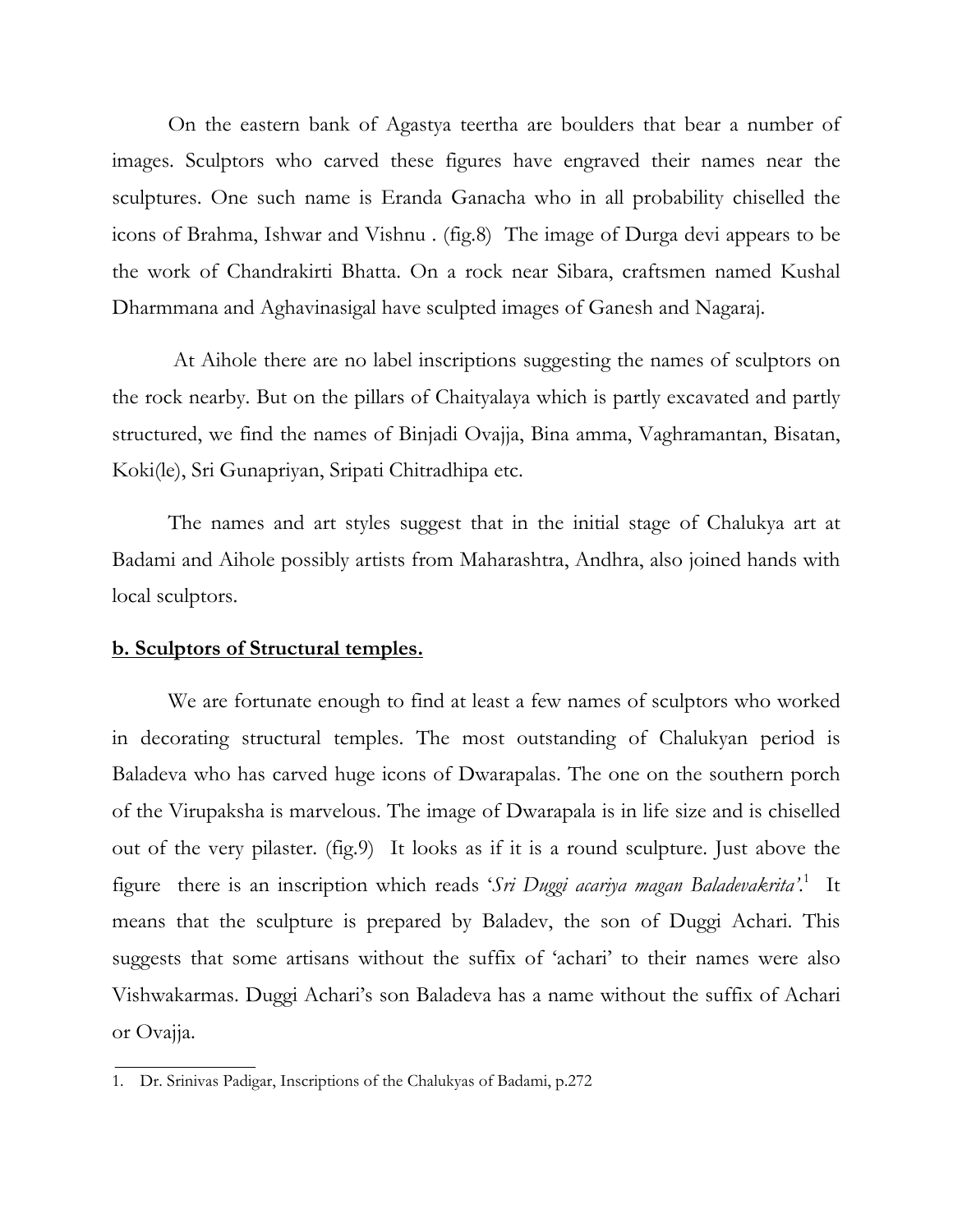Baladeva has worked for the Papanath temple also. The 'dwarpala' figure on the eastern porch is another amazing piece of art. He has also carved some episodes of Ramayana on the southern wall. His artistic excellence is well displayed in the image of Nataraja on the ceiling of the porch.(fig.10) The panel is autographed by Baladeva. Siva is dancing gracefully with ten arms. He is accompanied by instrumentalists and 'ganas.' Parvati, standing on a lotus, is enjoying the cosmic dance of Shiva.

 The panel bearing eight guardians (Ashta Dikpalas) is yet another master piece from the magical hands of Baladeva. Exquisitely carved icon of Naga occupies the centre of the panel while eight guardians are shown in their respective directions around Nagaraj. It is interesting to note that the inscription here describes Baladeva as 'bhaya duran' which means 'devoid of fear'. It is worth noting here that it is in this panel of Ashta Dikpalas that for the first time all the guardians are rightly placed in their respective directions. Thus perfect positioning of the guardians is first exhibited by Baladeva, in Chalukya temples.

 He also worked on the 'jalandhras' (latticed windows) of the Papanath. As many as three 'jalandharas' are autographed by Baladeva. Equally efficient artist in the work of 'jalandhra' happens to be Deva Arya. Two of the 'jalandras' flanking Nataraj on the southern wall of the Papanath are the works of Deva Arya.(fig.11) Fascinatingly his name appears in the 'nagari' script, suggesting thereby that he belongs to a different stock.

 We know that, Baladeva worked in the construction of both temples of Virupaksha and Papanath. So did Chenamma too. On the southern wall of the Virupaksha, is an imposing image of dancing Shiva. An inscription below the sculpture reads *'Chenagamma pratime kuttidon'* which means Chengamma sculpted this image. (fig.12) The god is shown with three eyes and four arms. His scattered hair has brought a strange but beautiful look. The image of Nataraja is proportionate and there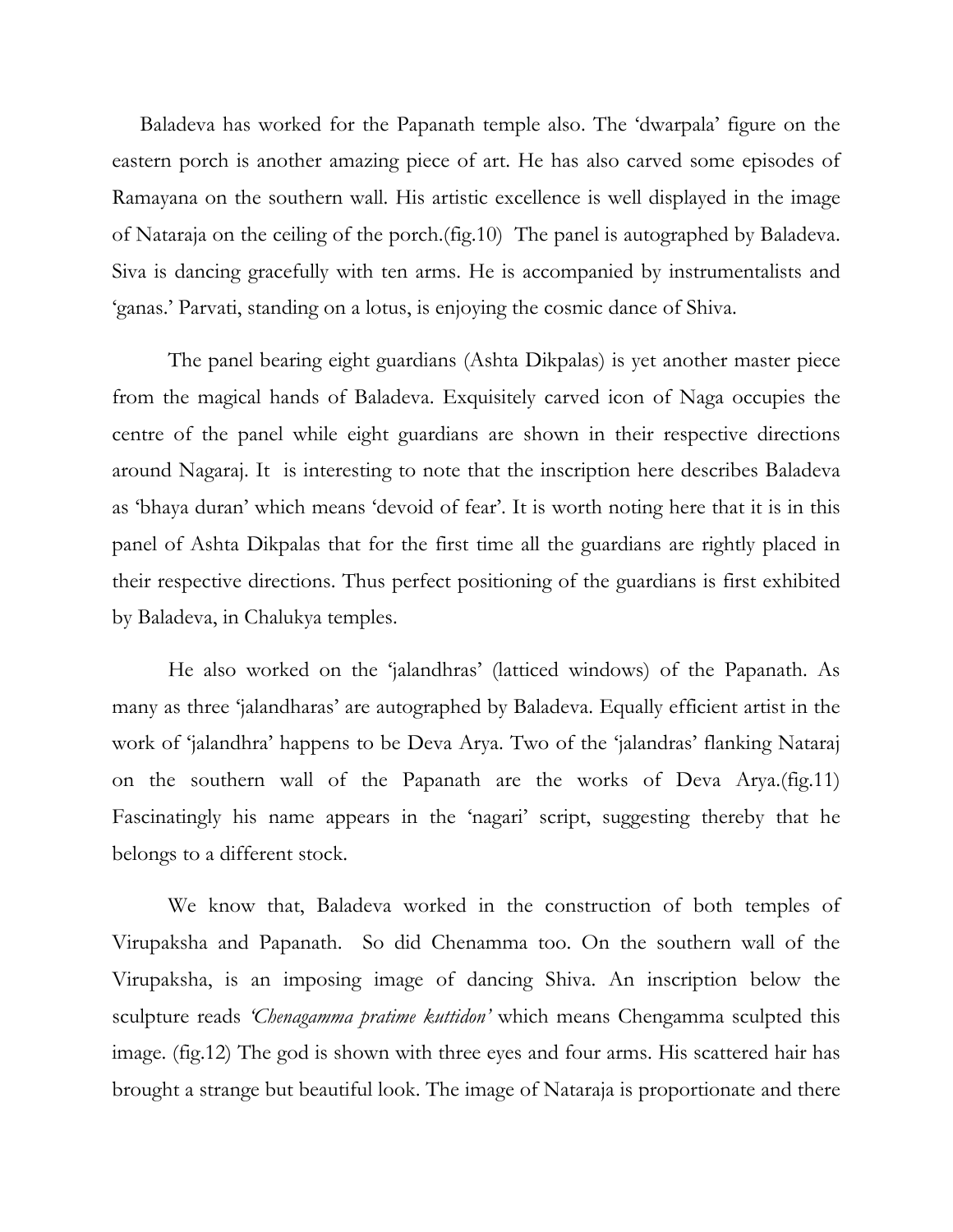is life on his face. Chenagamma has sculpted a secular figure of 'minthuna' couple also in the Papanath.

 The composition of Surya image on the ceiling of the eastern porch of the Virupaksha is extremely remarkable. The details like chariot, horses, clouds Arun, Usha and Pratyusha capture our attention.(fig.13) This is the work of Devaputra, who was a disciple of Sakaresivadi. This is another example showing *'guru-sishya parampara'*  or *'teacher - student tradition'* which was in vogue.

 An inscription on the northern wall of the Virupaksha introduces the work of Sri Pullapan which is also an icon of Shiva. (fig.14) Another artisan who worked in the Virupaksha was Damodaran who must have probably carved the pillar in the eastern porch.

 Paka appears to be one of the earliest sculptors who worked in Pattadakal. An inscription in Sangameshwara temple, records that Paka prepared two pillars. The temple is possibly the oldest Chalukya structure at Pattadakal. It was built by the king Vijayaditya (696-733 AD.)

 Pattadakal pillar inscription of Kirtivarma II deserves special attention. It records that Jnanasivacharya set up a stone pillar. (fig.15) The name seems to be the title of Subhadevarupa. Fleet rightly thought that 'rupa' here means a sculptor. Subhadeva was the son of Shivarupa and grandson of Shivavardhanarupa 'who belonged to *Sandilya gotra.* Dr. Shivanagai Reddy points out that there is no epigraphical reference to the *gotras* of sculptors until 17<sup>th</sup> century A.D.<sup>1</sup> It may be true as far as Andhra region is concerned. But the above inscription ( 754 A.D.) clearly mentions the *gotra* of Sivavardhaman rupa as *Shandilya.* Silpis being Brahmins of high order must have *gotras.* Otherwise how could they have performed the holiest rituals

<sup>1.</sup> Dr. Shivanagi Reddy, Shilpins in early and medieval Andhra, 1997. Tiruvanatapurm, p.10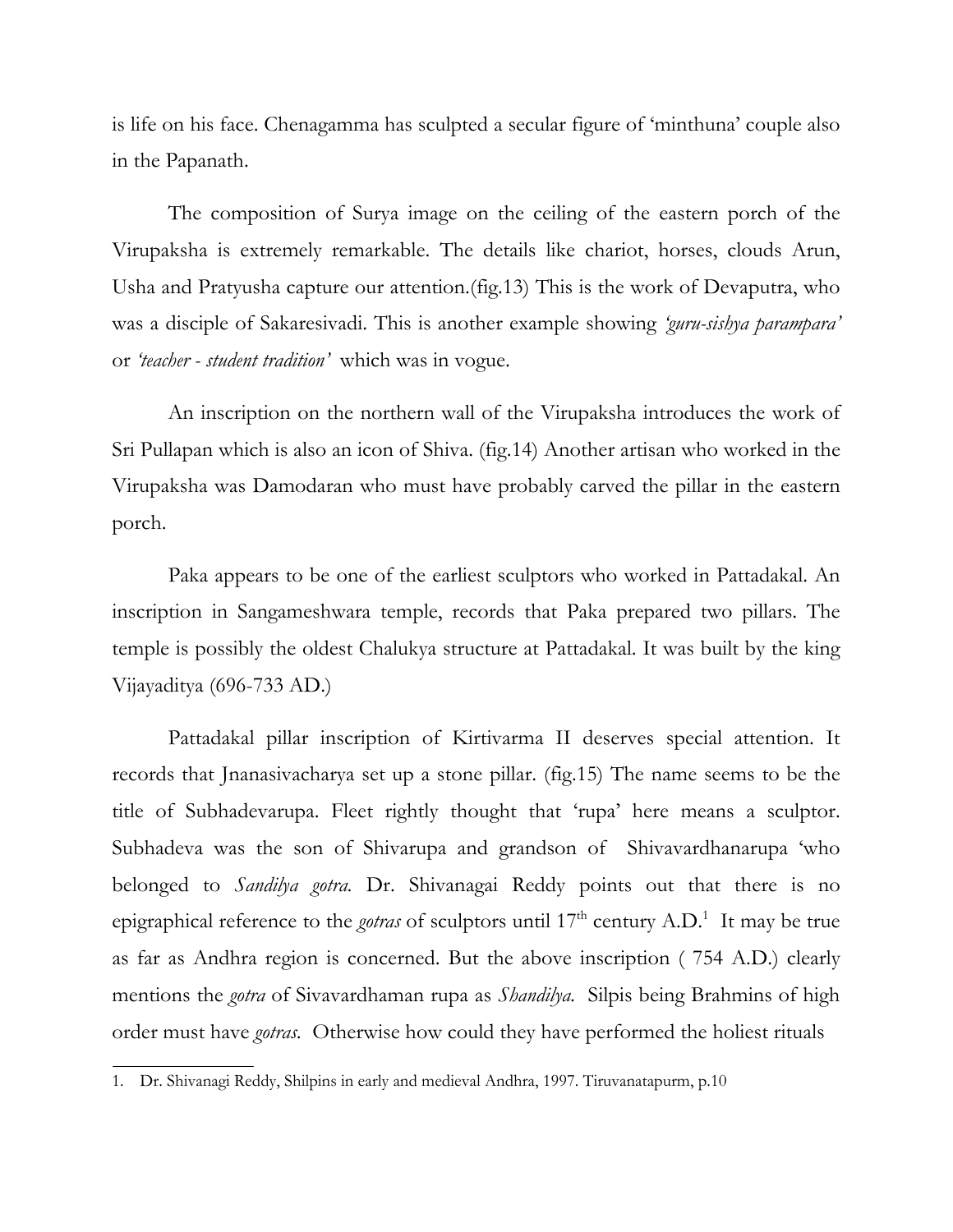like installation of the icon of presiding deity in temples? Records pertaining to sculptors highlight the artistic excellence rather than mentioning *gotras.*

 The Torana at Ittagi, bears the names of three sculptors namely Sri Gonadeva, Sri Kannappa and Anagam. The lintel is a joint production of these three craftsmen.

At Aihole the names of artisans who were involved in decorating structural temples are a few in number. The famous of them is Binjadi Ovajja and his disciple Narasobba. Ganasobba, who worked with Narasobba, has carved figures for Huchchappayya temple. (fig.16)

 One more artist who merits our attention is Krichunga. An icon of Kartikeyan on the ceiling of the porch of Huchchimalli temple is an excellent piece of art . It is the creation of Krichunga. The sculptors like Muddasili, Jinalayan and Surendrapad have contributed in the construction of Durga temple at Aihole.

 Interestingly the name of Jinalayan appears on the front wall of Parvati temple at Sandur. This implies that the artists moved from one place to another as per situation or demand. The label inscription of Surendrapada is found in the Siddhamatrika script. This goes to mean that he hailed from northern part as did Deva Arya.

 The survey of names of craftsmen reveals that these artisans came from different geographical areas like Andhara region, upper Deccan and possibly Pallava kingdom too. It would not be out of context to refer to Mahendra Pallavachari the engraver of Kannada inscription on stone at *Peddavadagur* (Dt. Anantapur). He was a scribe during the period of Polekeshi II. The name Pallavachari certainly indicates that he was from Pallava region.

 We do have some names of craftsmen from Alampur also, though the number is meagre. The master artist by name Srikanthacharya is described as Maheshwara of